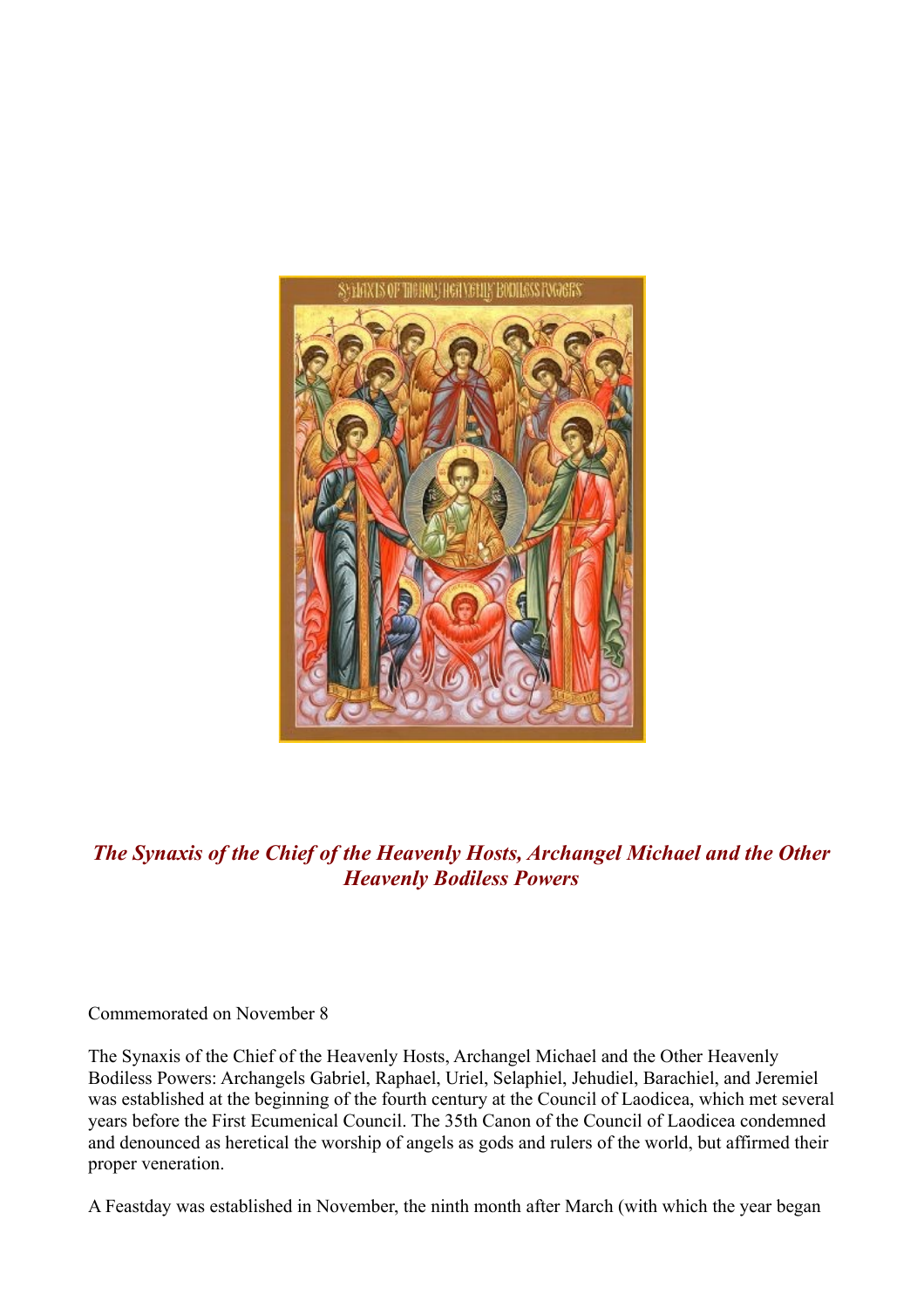in ancient times) since there are Nine Ranks of Angels. The eighth day of the month was chosen for the Synaxis of all the Bodiless Powers of Heaven since the Day of the Dread Last Judgment is called the Eighth Day by the holy Fathers. After the end of this age (characterized by its seven days of Creation) will come the Eighth Day, and then "the Son of Man shall come in His Glory and all the holy Angels with Him" (Mt. 25:31).

*The Angelic Ranks are divided into three Hierarchies: highest, middle, and lowest.* 

The Highest Hierarchy includes: the Seraphim, Cherubim and Thrones.

The six-winged SERAPHIM (Flaming, Fiery) (Is 6:12) stand closest of all to the Most Holy Trinity. They blaze with love for God and kindle such love in others.

The many-eyed CHERUBIM (outpouring of wisdom, enlightenment) (Gen 3:24) stand before the Lord after the Seraphim. They are radiant with the light of knowledge of God, and knowledge of the mysteries of God. Through them wisdom is poured forth, and people's minds are enlightened so they may know God and behold His glory.

The THRONES (Col 1:16) stand after the Cherubim, mysteriously and incomprehensibly bearing God through the grace given them for their service. They are ministers of God's justice, giving to tribunals, kings, etc. the capacity for righteous judgment.

The Middle Angelic Hierarchy consists of three Ranks: Dominions, Powers, and Authorities:

DOMINIONS (Col 1:16) hold dominion over the angels subject to them. They instruct the earthly authorities, established by God, to rule wisely, and to govern their lands well. The Dominions teach us to subdue sinful impulses, to subject the flesh to the spirit, to master our will, and to conquer temptation.

POWERS (1 Pet 3:22) fulfill the will of God without hesitation. They work great miracles and give the grace of wonderworking and clairvoyance to saints pleasing to God. The Powers assist people in fulfilling obediences. They also encourage them to be patient, and give them spiritual strength and fortitude.

AUTHORITIES (1 Pet 3:22, Col 1:16) have authority over the devil. They protect people from demonic temptations, and prevent demons from harming people as they would wish. They also uphold ascetics and guard them, helping people in the struggle with evil thoughts.

The Lowest Hierarchy includes the three Ranks: Principalities, Archangels, and Angels:

PRINIPALITIES (Col 1:16) have command over the lower angels, instructing them in the fulfilling of God's commands. They watch over the world and protect lands, nations and peoples. Principalities instruct people to render proper honor to those in authority, as befits their station. They teach those in authority to use their position, not for personal glory and gain, but to honor God, and to spread word of Him, for the benefit of those under them.

ARCHANGELS (1 Thess 4:16) are messengers of great and wondrous tidings. They reveal prophecies and the mysteries of the faith. They enlighten people to know and understand the will of God, they spread faith in God among the people, illuminating their minds with the light of the Holy Gospel.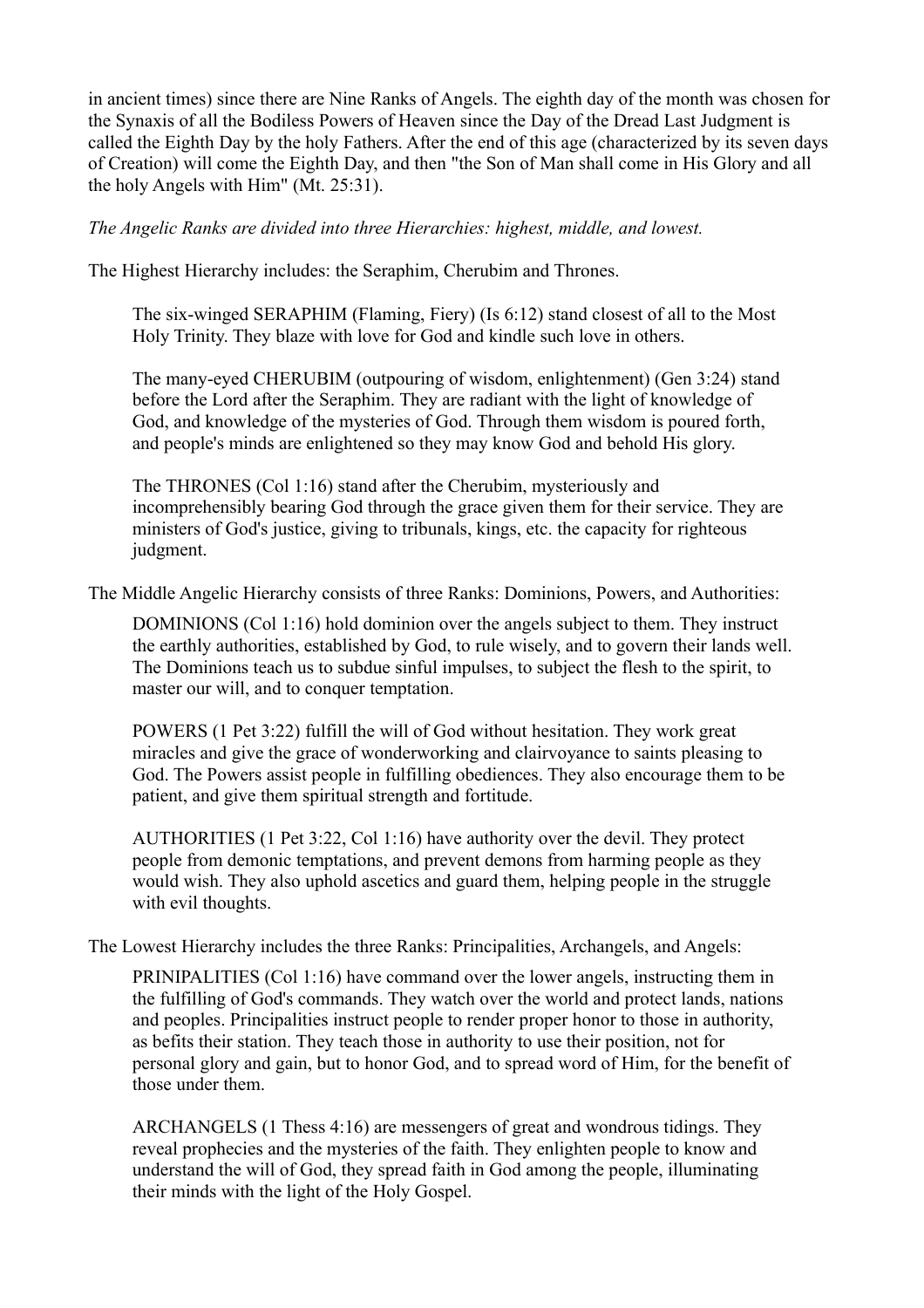ANGELS (1 Pet 3:22) are in the lowest rank of the heavenly hierarchy, and closest to people. They reveal the lesser mysteries of God and His intentions, guiding people to virtuous and holy life. They support those who remain steadfast, and they raise up the fallen. They never abandon us and they are always prepared to help us, if we desire it.

All the Ranks of the Heavenly Powers are called angels, although each has its own name and position by virtue of their service. The Lord reveals His will to the highest ranks of the angels, and they in turn inform the others.

Over all the Nine Ranks, the Lord appointed the Holy Archangel Michael (his name in Hebrew means "who is like unto God"), the faithful servitor of God, as Chief Commander. He cast down from Heaven the arrogantly proud Lucifer and the other fallen spirits when they rebelled against God. Michael summoned the ranks of angels and cried out, "Let us attend! Let us stand aright before our Creator and do not consider doing what is displeasing unto God!"

According to Church Tradition, and in the church services to the Archangel Michael, he participated in many other Old Testament events.

During the Exodus of the Israelites from Egypt he went before them in the form of a pillar of cloud by day and a pillar of fire by night. Through him the power of the Lord was made manifest, annihilating the Egyptians and Pharaoh who were in pursuit of the Israelites. The Archangel Michael defended Israel in all its misfortunes.

He appeared to Joshua Son of Navi and revealed the will of the Lord at the taking of Jericho (Josh 5:13-16). The power of the great Chief Commander of God was manifest in the annihilation of the 185 thousand soldiers of the Assyrian emperor Sennacherib (4/2 Kings 19:35); also in the smiting of the impious leader Heliodorus (2 Macc. 3: 24- 26); and in the protection of the Three Holy Youths: Ananias, Azarias and Misail, thrown into the fiery furnace for their refusal to worship an idol (Dan 3:22-25).

Through the will of God, the Chief Commander Michael transported the Prophet Habbakuk (December 2) from Judea to Babylon, to give food to Daniel in the lions' den (Dan. 14:33-37).

The Archangel Michael disputed with the devil over the body of the holy Prophet Moses (Jude 1:9).

The holy Archangel Michael showed his power when he miraculously saved a young man, cast into the sea by robbers with a stone about his neck on the shores of Mt Athos. This story is found in the Athonite Paterikon, and in the Life of St Neophytus of Docheiariou (November 9).

From ancient times the Archangel Michael was famed for his miracles in Rus. In the Volokolamsk Paterikon is a narrative of St Paphnutius of Borov with an account of Tatar tax-gatherers concerning the miraculous saving of Novgorod the Great: "Therefore Great Novgorod was never taken by the Hagarenes... when... for our sins the godless Hagarene emperor Batu devoured and set the Russian land aflame and came to Novgorod, and God and the Most Holy Theotokos shielded it with an appearance of Michael the Archangel, who forbade him to enter into it. He [Batu] was come to the Lithuanian city and came toward Kiev and saw the stone church, over the doors of which the great Archangel Michael had written and spoken to the prince his allotted fate, 'By this we have forbidden you entry into Great Novgorod'."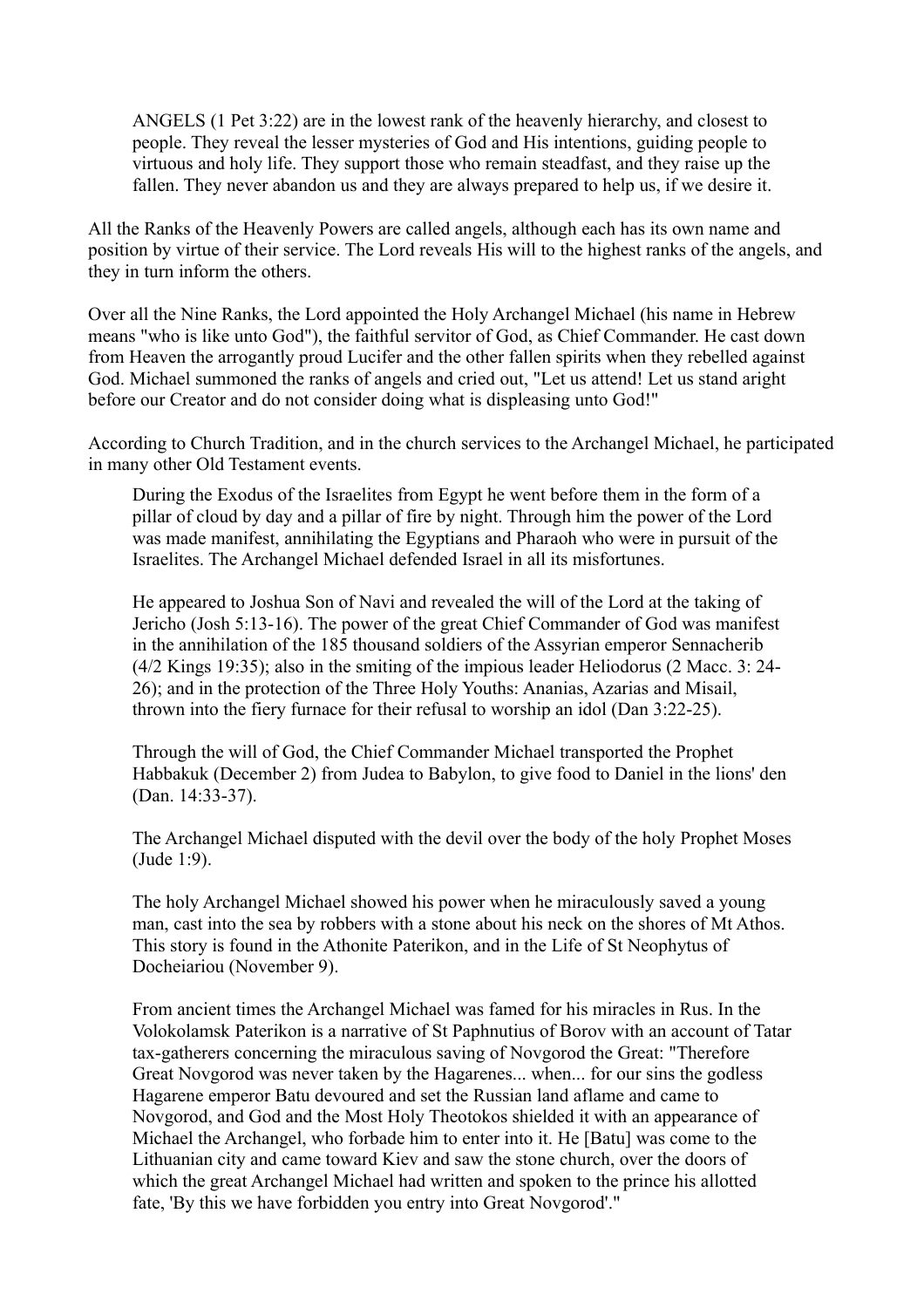Intercession for Russian cities by the Most Holy Queen of Heaven always involved Her appearances with the Heavenly Hosts, under the leadership of the Archangel Michael. Grateful Rus acclaimed the Most Pure Mother of God and the Archangel Michael in church hymns. Many monasteries, cathedrals, court and merchant churches are dedicated to the Chief Commander Michael.

In old Kiev at the time of the accepting of Christianity, a cathedral of the Archangel was built, and a monastery also was named for him. Archangel cathedrals are found at Smolensk, Nizhni Novgorod, Staritsa, at Great Ustiug (beginning of the thirteenth century), and a cathedral at Sviyazhsk. In Rus there was not a city, where there was not a church or chapel dedicated to the Archangel Michael.

One of the chief temples of the city of Moscow, the burial church in the Kremlin, is dedicated to him. Numerous and beautiful icons of the Chief Commander of the Heavenly Hosts are also in his Cathedral. One of these, the Icon "Blessed Soldiery," was painted in the Dormition Cathedral of the Moscow Kremlin. The saintly soldiers, Russian princes, are depicted under the leadership of the Archangel Michael.

We invoke St Michael for protection from invasion by enemies and from civil war, and for the defeat of adversaries on the field of battle. He conquers all spiritual enemies.

Holy Scripture and Tradition give us the names of the Archangels:

Gabriel: strength (power) of God, herald and servitor of Divine omnipotence (Dan 8:16, Luke 1:26). He announces the mysteries of God.

Raphael: the healing of God, the curer of human infirmities (Tobit 3:16, 12:15)

Uriel: the fire or light of God, enlightener (3 Ezdras 5:20). We pray for him to enlighten those with darkened minds.

Selaphiel: the prayer of God, impelling to prayer (3 Ezdras 5:16). He prays to God for mankind.

Jehudiel: the glorifying of God, encouraging exertion for the glory of the Lord and interceding for the reward of efforts.

Barachiel: distributor of the blessings of God for good deeds, entreats the mercy of God for people.

Jeremiel: the raising up to God (3 Ezdras 4:36)

On icons the Archangels are depicted in according to the character of their service:

Michael tramples the devil underfoot, and in his left hand holds a green date-tree branch, and in his right hand a spear with a white banner (or sometimes a fiery sword), on which is outlined a scarlet cross.

Gabriel with a branch from Paradise, presented by him to the Most Holy Virgin, or with a shining lantern in his right hand and with a mirror made of jasper in his left.

Raphael holds a vessel with healing medications in his left hand, and with his right hand